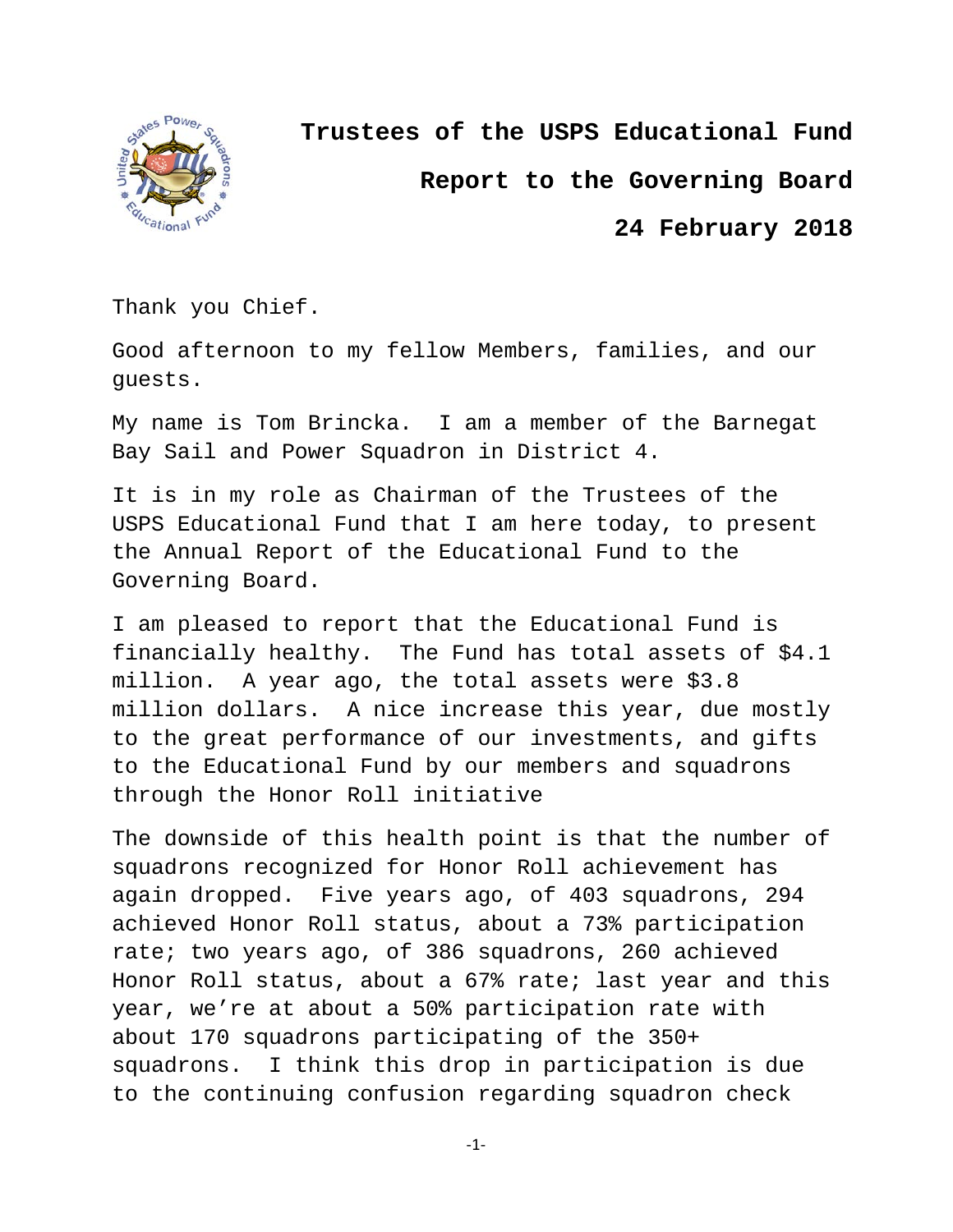off donations for the EdFund. The Trustees are aware of the shortcomings of our current approach, and are looking at ways to make the donation process simpler for all concerned.

Gifts to the Fund are held in perpetuity; grants are made only from the accrued investment income of the funds.

Over the years, the Educational Fund has made more than two-hundred twenty-five grants, ranging in size from a few hundred dollars to almost \$200,000. The total amount of these grants is about \$2.7 million. All of you should be proud of the role you have played in helping USPS through the vehicle of the EdFund.

Most of the grants have been to USPS, but it is not a requirement of the Trust Declaration. In fact, the Educational Fund granted a request this year to benefit the Door County Maritime Museum through purchase of a Boating Skills Virtual Trainer via Door County Squadron. While benefiting the Door County Maritime Museum, it will also publicize the United States Power Squadrons and Door County Squadron. Two benefits accomplished with one grant.

Let me discuss briefly two other grants that the Educational Fund has made, to give you a better feel for the ways in which your support of the Educational Fund has helped new initiatives within USPS.

The Chapman Awards Committee submitted a grant request for assistance in revamping the Chapman Awards Program. A grant of \$5,000 was made to enable the Committee to purchase, for the next three years, the awards presented to the squadrons of the Chapman award winners. You saw that today when the Chapman Awards